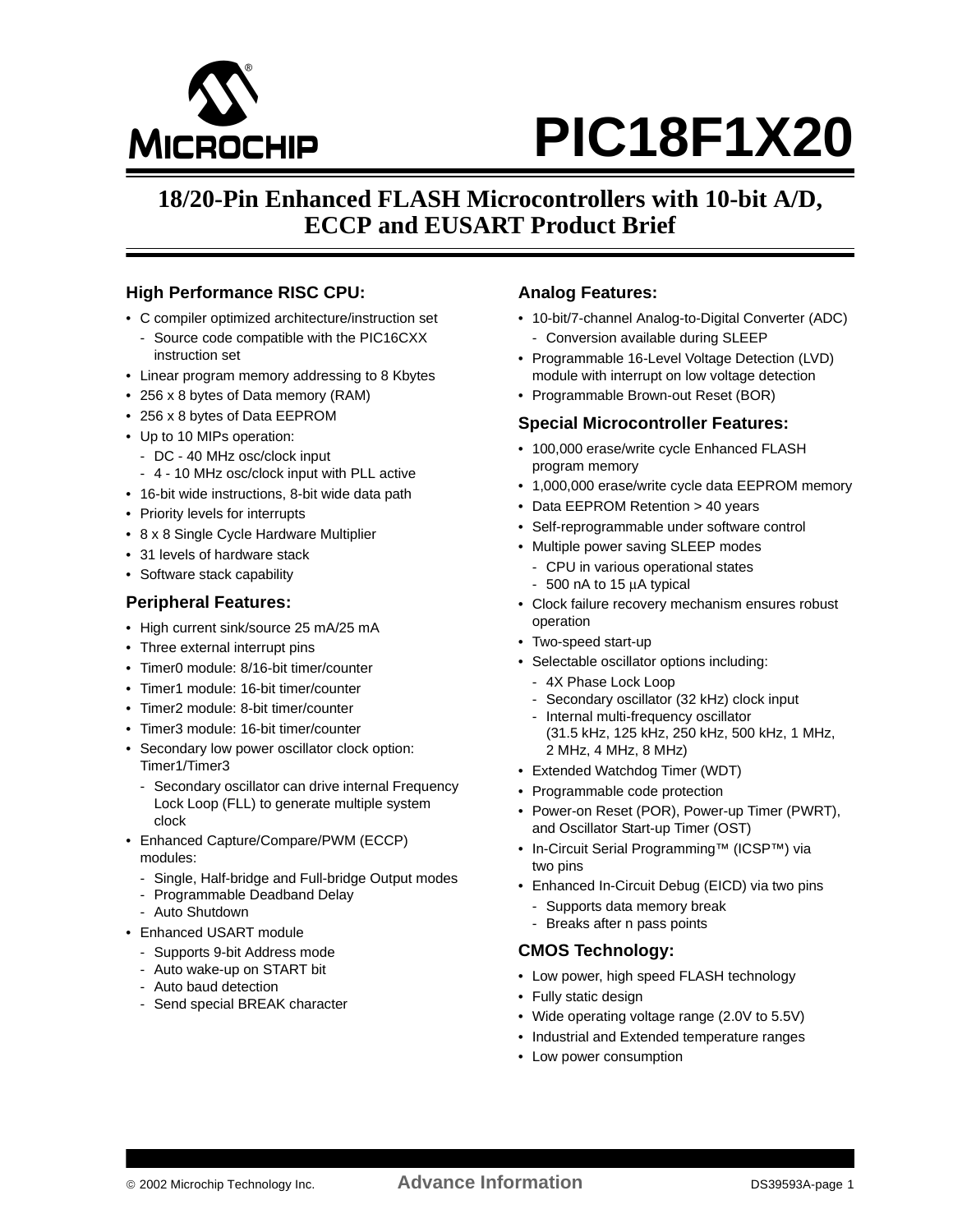| <b>Device</b> | <b>Program Memory</b> |                                      | Data                   | Data          |           | $10$ -bit  | <b>ECCP</b> |               | <b>Timers</b> |
|---------------|-----------------------|--------------------------------------|------------------------|---------------|-----------|------------|-------------|---------------|---------------|
|               | <b>Bytes</b>          | # Single Word<br><b>Instructions</b> | <b>SRAM</b><br>(Bytes) | <b>EEPROM</b> | <b>VO</b> | $A/D$ (ch) | (PWM)       | <b>EUSART</b> | 8-bit/16-bit  |
| PIC18F1220    | 4K                    | 2048                                 | 256                    | 256           | 16        |            |             | Yes           | 1/3           |
| PIC18F1320    | 8K                    | 4096                                 | 256                    | 256           | 16        |            |             | Yes           | 1/3           |

# **Pin Diagrams**

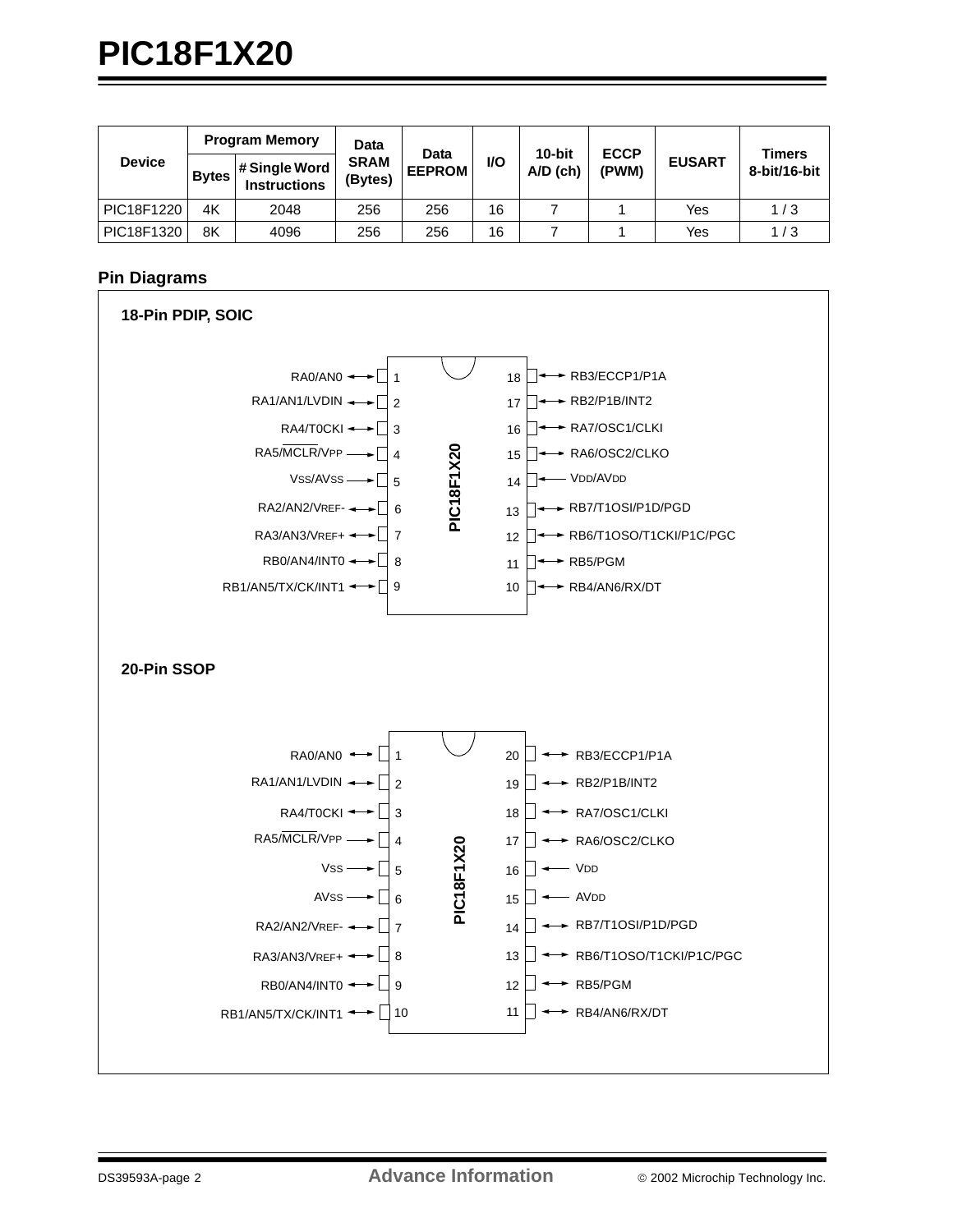#### **Note the following details of the code protection feature on PICmicro® MCUs.**

- The PICmicro family meets the specifications contained in the Microchip Data Sheet.
- Microchip believes that its family of PICmicro microcontrollers is one of the most secure products of its kind on the market today, when used in the intended manner and under normal conditions.
- There are dishonest and possibly illegal methods used to breach the code protection feature. All of these methods, to our knowledge, require using the PICmicro microcontroller in a manner outside the operating specifications contained in the data sheet. The person doing so may be engaged in theft of intellectual property.
- Microchip is willing to work with the customer who is concerned about the integrity of their code.
- Neither Microchip nor any other semiconductor manufacturer can guarantee the security of their code. Code protection does not mean that we are guaranteeing the product as "unbreakable".
- Code protection is constantly evolving. We at Microchip are committed to continuously improving the code protection features of our product.

If you have any further questions about this matter, please contact the local sales office nearest to you.

Information contained in this publication regarding device applications and the like is intended through suggestion only and may be superseded by updates. It is your responsibility to ensure that your application meets with your specifications. No representation or warranty is given and no liability is assumed by Microchip Technology Incorporated with respect to the accuracy or use of such information, or infringement of patents or other intellectual property rights arising from such use or otherwise. Use of Microchip's products as critical components in life support systems is not authorized except with express written approval by Microchip. No licenses are conveyed, implicitly or otherwise, under any intellectual property rights.

#### **Trademarks**

The Microchip name and logo, the Microchip logo, FilterLab, KEELOQ, MPLAB, PIC, PICmicro, PICMASTER, PICSTART, PRO MATE, SEEVAL and The Embedded Control Solutions Company are registered trademarks of Microchip Technology Incorporated in the U.S.A. and other countries.

dsPIC, ECONOMONITOR, FanSense, FlexROM, fuzzyLAB, In-Circuit Serial Programming, ICSP, ICEPIC, microID, microPort, Migratable Memory, MPASM, MPLIB, MPLINK, MPSIM, MXDEV, PICC, PICDEM, PICDEM.net, rfPIC, Select Mode and Total Endurance are trademarks of Microchip Technology Incorporated in the U.S.A.

Serialized Quick Term Programming (SQTP) is a service mark of Microchip Technology Incorporated in the U.S.A.

All other trademarks mentioned herein are property of their respective companies.

© 2002, Microchip Technology Incorporated, Printed in the U.S.A., All Rights Reserved.





*Microchip received QS-9000 quality system certification for its worldwide headquarters, design and wafer fabrication facilities in Chandler and Tempe, Arizona in July 1999. The Company's quality system processes and procedures are QS-9000 compliant for its PICmicro® 8-bit MCUs, KEELOQ® code hopping devices, Serial EEPROMs and microperipheral products. In addition, Microchip's quality system for the design and manufacture of development systems is ISO 9001 certified.*